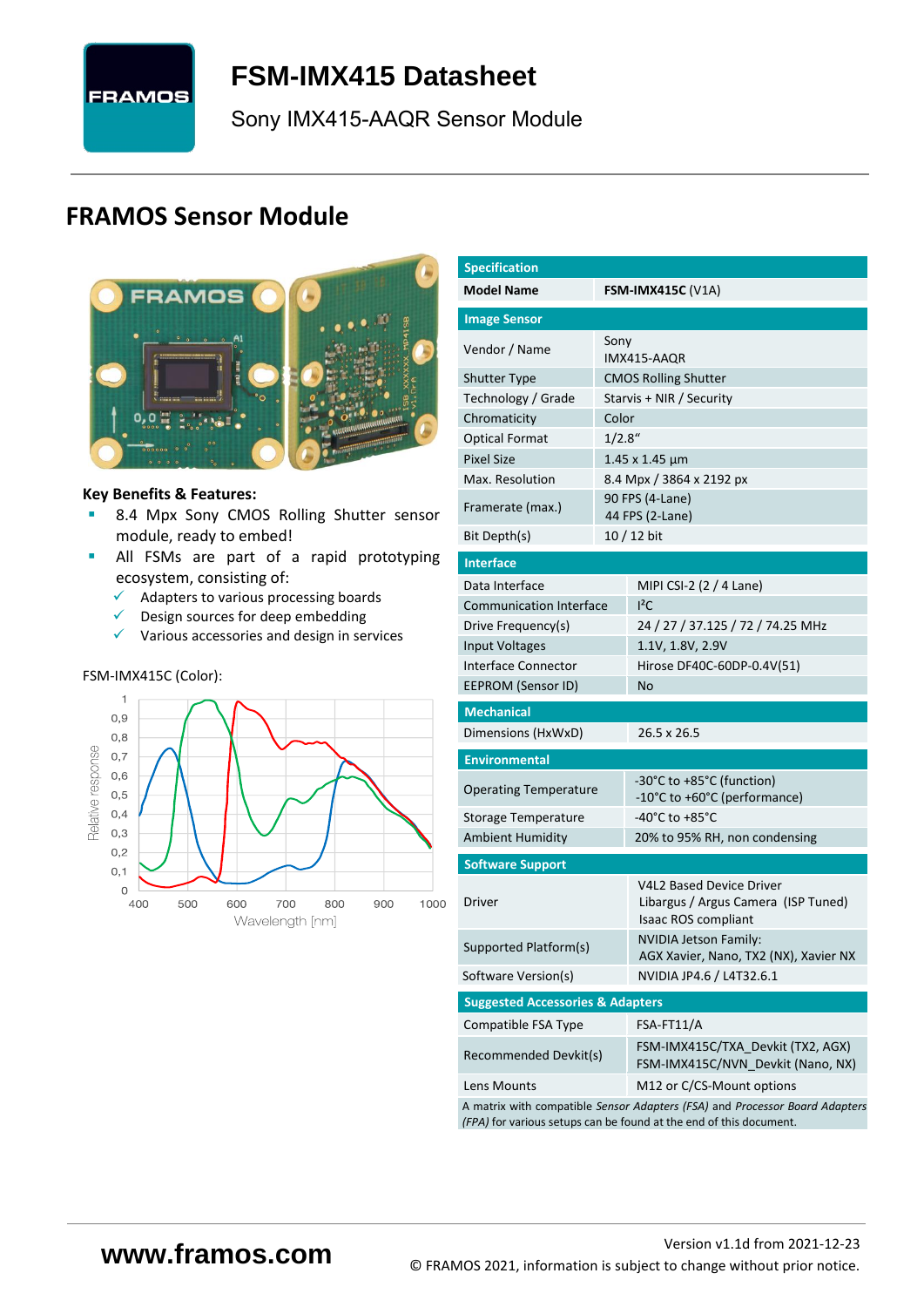#### **Mechanical Drawing**

**PAMOS** 



Sensor image optical center is in mechanical board center.

#### **Connector Pinout**

Type: [Hirose DF40C-60DP-0.4V\(51](#page-0-6)[\)](#page-0-6)  Mating Type: Hirose DF40HC(4.0)-60DS-0.4V(51)



Signals are routed directly from image sensor to connector. Details on specific signals are described in the respective image sensor datasheet.

# **www.framos.com**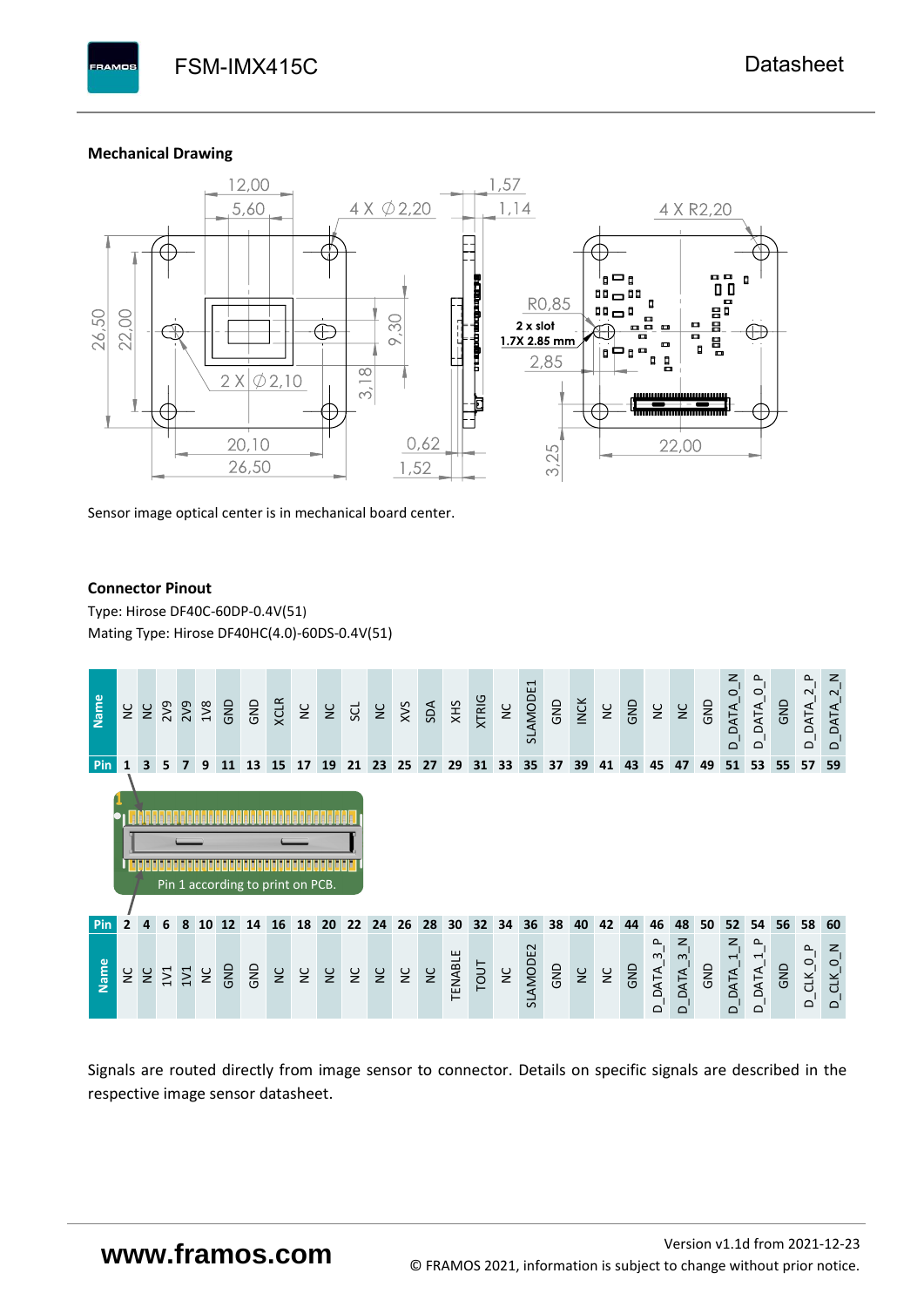FSM-IMX415C

## **Table of Contents**

FRAMOS

| 1              |       |  |
|----------------|-------|--|
|                | 1.1   |  |
|                | 1.2   |  |
|                | 1.2.1 |  |
|                | 1.2.2 |  |
| $\overline{2}$ |       |  |
|                | 2.1   |  |
|                | 2.1.1 |  |
|                | 2.1.2 |  |
| 3              |       |  |
|                | 3.1   |  |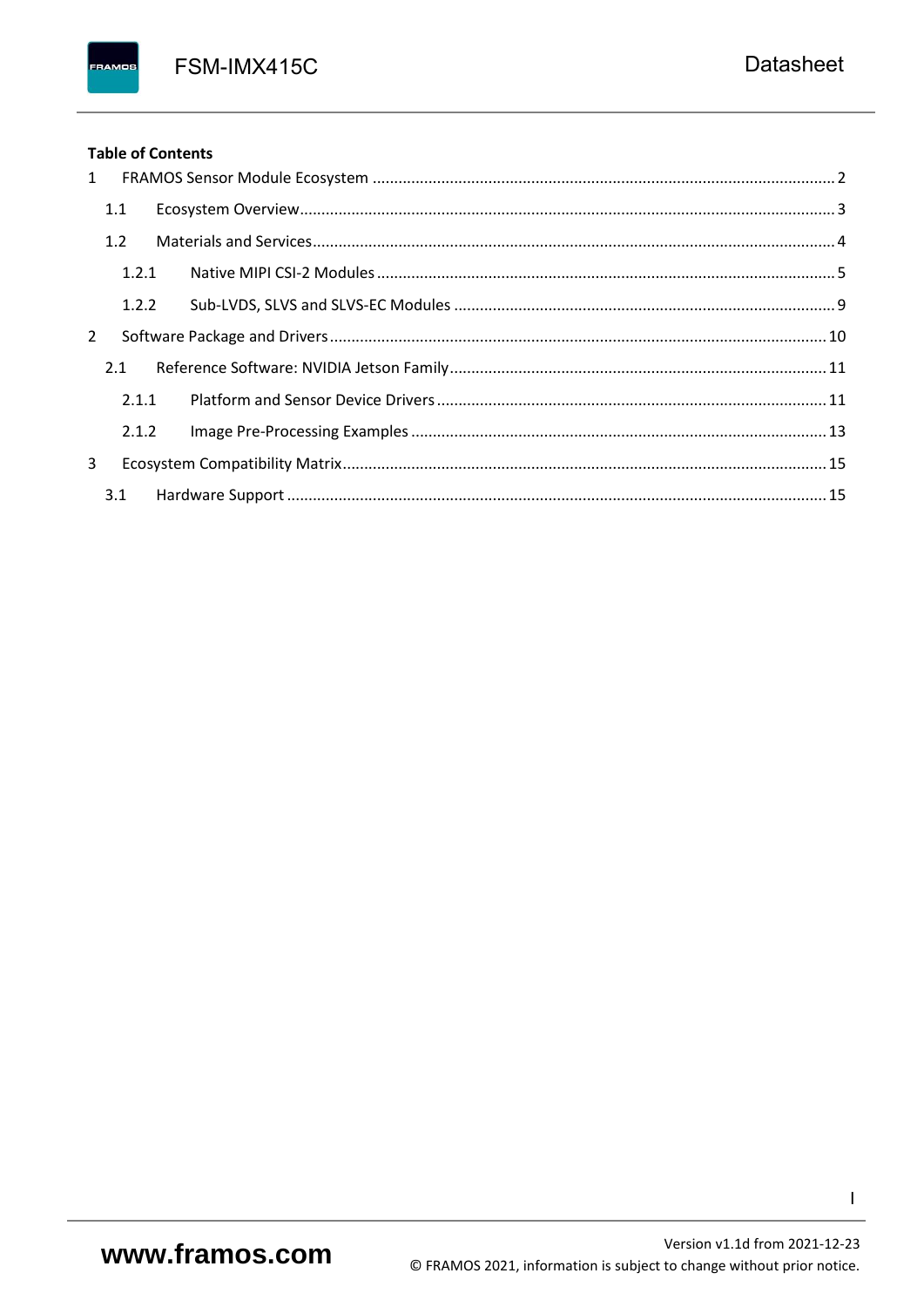# <span id="page-3-0"></span>**1 FRAMOS Sensor Module Ecosystem**

The FSM Ecosystem consists of FRAMOS Sensor Modules, Adapters, Software and Sources, and provides one coherent solution supporting the whole process of integrating image sensors into embedded vision products.

During the evaluation and proof-of-concept phase, off-the-shelf sensor modules with a versatile adapter framework allow the connection of latest image sensor technology to open processing platforms, like the NVIDIA Jetson Family or the 96boards.org standard. Reference drivers and sample applications deliver images immediately after installation, supporting V4L2 and an optional derivate API providing comfortable integration. Within the development phase, electrical design references and driver sources guide with a solid and proven baseline to quickly port into individual system designs and extend scope, while decreasing risk and efforts.

To simplify and relieve the whole supply chain, all FRAMOS Sensor Modules and adapters are optimized and ready for delivery in volume and customization with pre-configured lens holder, lens and further accessories.

#### **Off-the-Shelf Hardware**

- FRAMOS Sensor Modules (FSM) from stock, ready for evaluation and optimized for initial mass production.
- Versatile adapter framework, allowing flexible testing of different modules, on different processing boards:
	- FRAMOS Sensor Adapter (FSA): Everything the specific sensor needs for operation
	- FRAMOS Processor Adapter (FPA): Connect up to four FSM + FSA to a specific processor board
- From lenses, mechanics and cables, all needed imaging accessories from one hand

#### **Kickstart Software Package**

- Drivers with basic sensor integration:
	- V4L2 drivers for specific image sensors
	- Platform specific device tree overlays
- Streamlined V4L2 library (LibSV) with comfortable and generic C/C++ API
- Example applications demonstrating initialization, configuration and image acquisition

Further to the off-the-shelf hard- and software, the Ecosystem supports you on project basis with:

- Driver sources allowing the focus on application specific scope and sensor features
- Electrical references for FSA and FPA, supporting quick and optimized embedding of FSMs
- Engineering services via FRAMOS and its partners, allowing you to focus on your product's unique value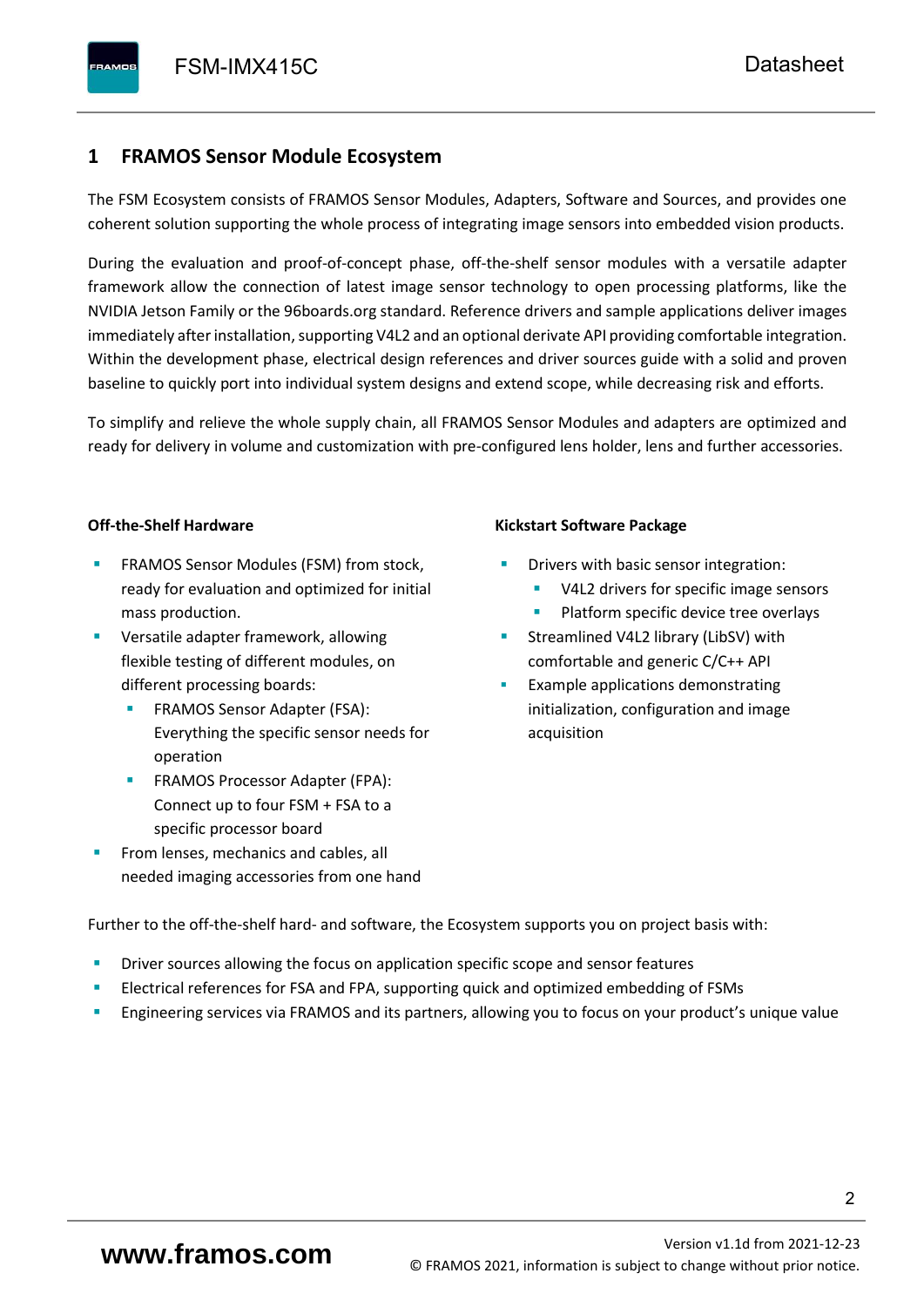# <span id="page-4-0"></span>**1.1 Ecosystem Overview**

**PAMOS** 

The figure below shows a map of compatibility with all components inside the Ecosystem. Every element (or hardware) and connection displayed in **Green** operates with native MIPI CSI-2 (D-PHY) data.



Every component and connection displayed in **Orange** or **Blue** operates with proprietary (Sub-LVDS, SLVS) or standardized (SLVS-EC) LVDS data, that requires further attention to the physical processing of the image data by either data conversion or specific FPGA IP. Users of MIPI CSI-2 based processing systems are supported by FSM specific data conversion located on dedicated FRAMOS Sensor Adapters (FSAs).



*Figure 1: Assembly of a typical Sensor Module Development Kit*

Specification and compatibility of all individual components are listed in the appropriate chapter of the full datasheet. Access to software and drivers is only granted with the purchase of the appropriate development kit. Electrical design sources, support and services are provided on individual basis, they are not part of the development kit or component purchase.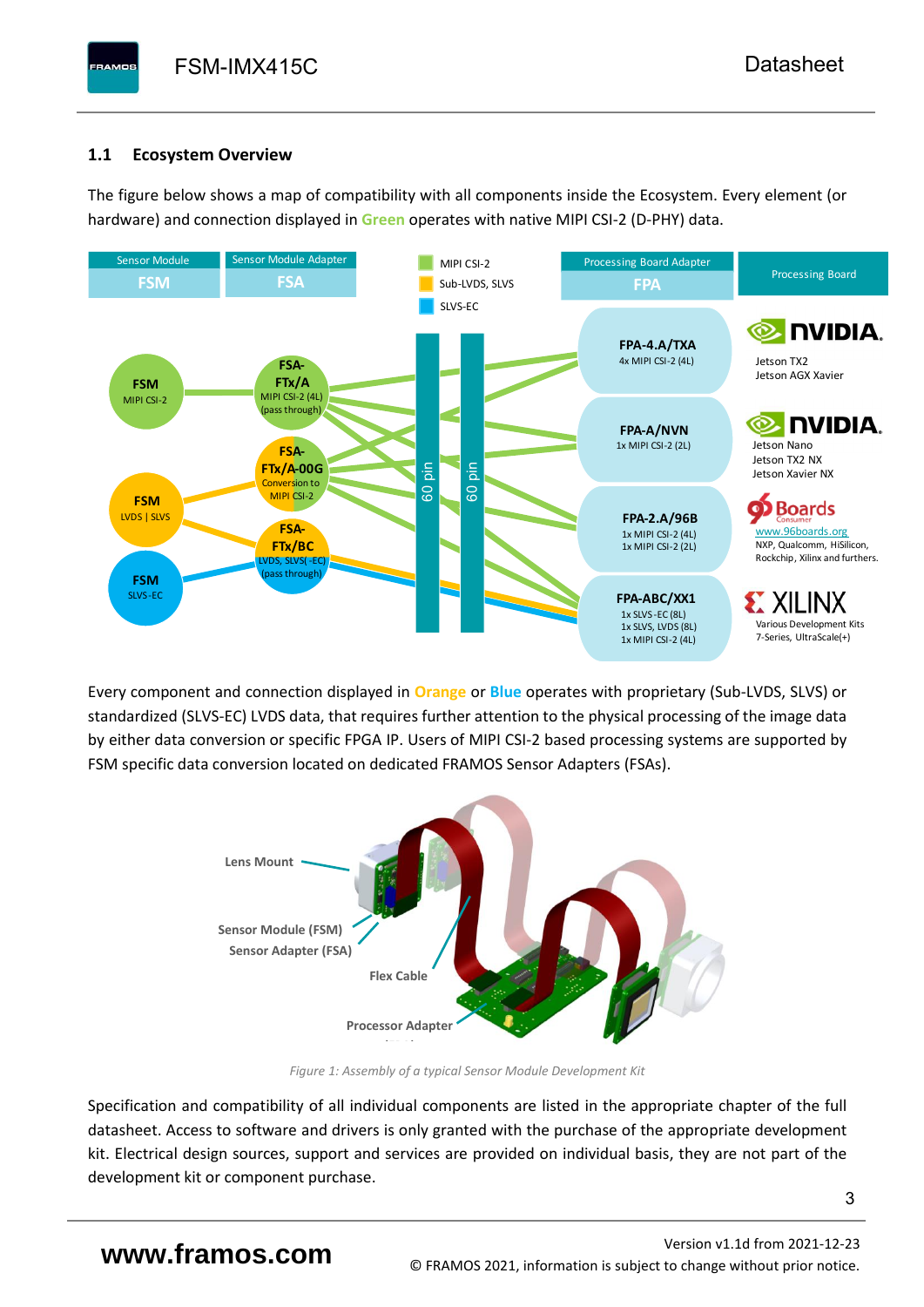#### <span id="page-5-0"></span>**1.2 Materials and Services**

Below you can find a list of materials and services as part of the FRAMOS Sensor Module Ecosystem.

#### **Hardware**

- **EXECTED FRAMOS Sensor Module Development Kits**
- **Individual Parts:** 
	- FRAMOS Sensor Modules
	- **FRAMOS Sensor Adapters**
	- **EXAMOS Processor Adapters**
	- **EXECTED** FRAMOS Module Accessories (Cables, Mounts)

**Software** (part of the Development Kit)

- Software Package for NVIDIA Jetson AGX Xavier, Nano, TX2, TX2 NX and Xavier NX
- Software Package for DragonBoard 410c (96Boards)
- **E** Xilinx FPGA reference implementation for SLVS-EC (Sony IMX421, IMX530)

#### **Design Sources** (on Project Basis)

- Software Driver Sources
- Electrical References for FSA, FPA (Schematics)

#### **Design Services**

- Off-the-shelf hardware customization including size, shape, connector and extended functionality
- Software customization and extension
	- Additional processor board support
	- Further sensor features and image (pre-)processing
- **■** Integration of additional sensors
- Optimization for volume production
- Lens assembly and alignment
- System / solution development
- Production and integration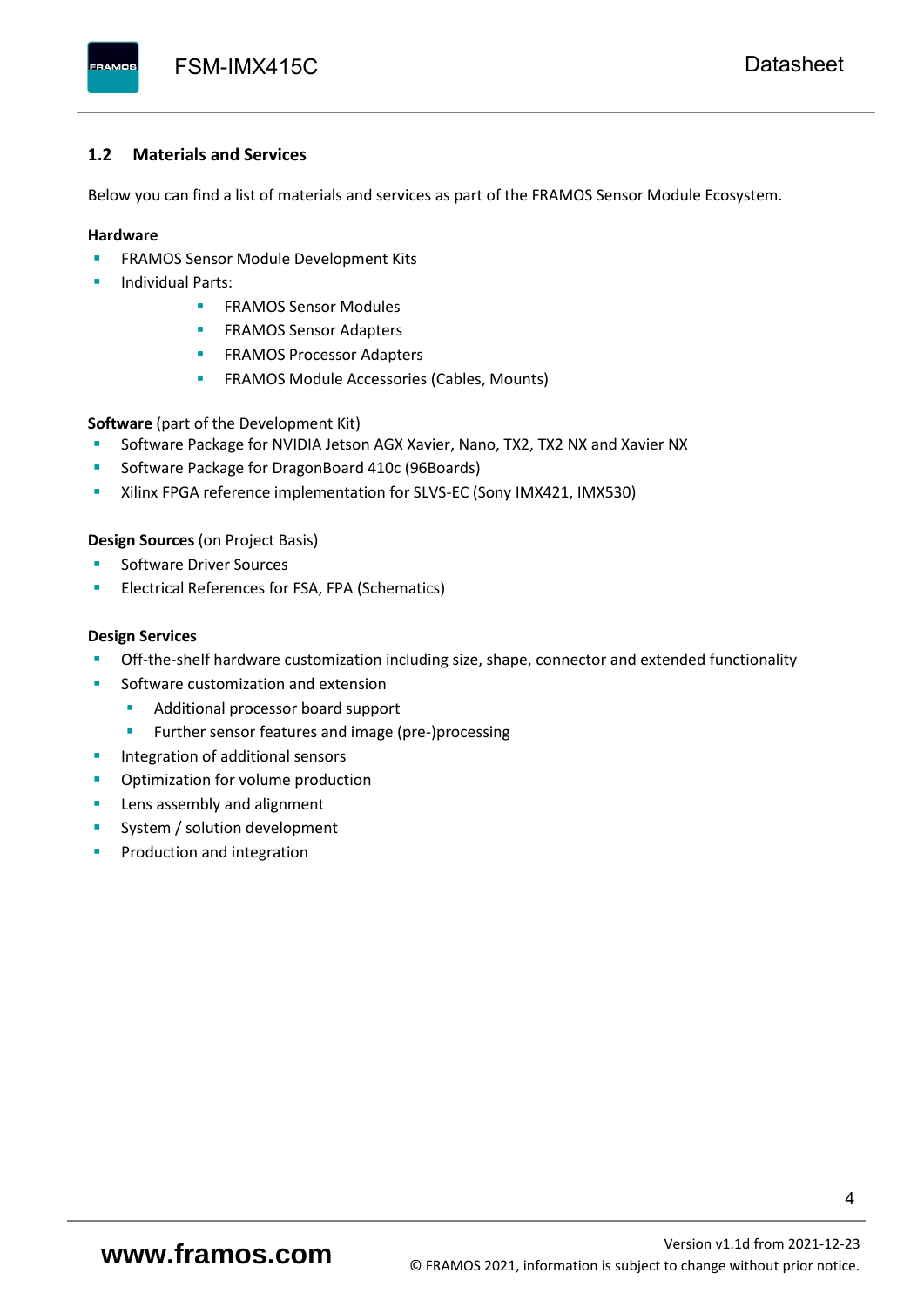## **1.2.1 Native MIPI CSI - 2 Modules**

#### **[Global Shu](#page-0-7)tters**

<span id="page-6-0"></span>

| <b>Model Name</b>                        | FSM-IMX297                      | <b>FSM-AR0144</b>            | FSM-IMX296                      | FSM-HDP230                             | FSM-IMX565                             |
|------------------------------------------|---------------------------------|------------------------------|---------------------------------|----------------------------------------|----------------------------------------|
| <b>Shutter Type</b>                      | <b>CMOS Global Shutter</b>      | <b>CMOS Global Shutter</b>   | <b>CMOS Global Shutter</b>      | <b>CMOS Global Shutter</b>             | <b>CMOS Global Shutter</b>             |
| <b>Technology</b>                        | Pregius (Gen2)(Bin)             |                              | Pregius (Gen2)                  |                                        | Pregius S (Gen4)                       |
| <b>Resolution [MP]</b>                   | 0.4                             | 1                            | 1.6                             | 2.3                                    | 12.3                                   |
| <b>Resolution [HxV]</b>                  | 728 x 544                       | 1280 x 800                   | 1456 x 1088                     | 1944 x 1204                            | 4128 x 3008                            |
| Max. Framerate [FPS]                     | 120.9 FPS (1-Lane)              | 60.3 FPS (2-Lane)            | 60.4 FPS (1-Lane)               | 59.9 FPS (4-Lane)<br>59.9 FPS (2-Lane) | 42.6 FPS (4-Lane)<br>22.3 FPS (2-Lane) |
| Mono / Color                             | Mono                            | Color / Mono                 | Mono                            | Color / Mono                           | Color / Mono                           |
| <b>Sensor Manufacturer</b>               | Sony                            | <b>ON Semiconductor</b>      | Sony                            | Pyxalis                                | Sony                                   |
| <b>Sensor Name</b>                       | <b>IMX297LLR /</b><br>IMX297LQR | AR0144CSSM /<br>AR0144CSSC   | <b>IMX296LLR /</b><br>IMX296LQR | HDPYX 230-G Mono<br>/ HDPYX 230-G RGB  | IMX565AAMJ-C /<br>IMX565AAQJ-C         |
| <b>Application / Grade</b>               | Sensing                         | Industrial                   | Sensing                         | Automotive                             | Industrial                             |
| <b>Optical Format [inch]</b>             | 1/2.9                           | 1/4                          | 1/2.9                           | 1/2.5                                  | 1/1.1                                  |
| Pixel Size [µm]                          | $6.9 \times 6.9$                | 3x3                          | 3.45 x 3.45                     | $3.2 \times 3.2$                       | $2.74 \times 2.74$                     |
| <b>Pixel Bitdepth [bit]</b>              | 10 bit                          | 10 / 12 bit                  | 10 bit                          | 8/10/12/14/16<br>bit                   | 8/10/12 bit                            |
| Data Interface [Type]                    | MIPI CSI-2                      | MIPI CSI-2                   | MIPI CSI-2                      | MIPI CSI-2                             | MIPI CSI-2                             |
| Data Interface [# Lanes]                 | $\mathbf{1}$                    | 1/2                          | $\mathbf{1}$                    | 2/4                                    | 2/4                                    |
| <b>Communication Interface</b>           | $I2C$ (4-wire serial)           | $l^2C$                       | $I2C$ (4-wire serial)           | $l^2C$                                 | $I^2C$                                 |
| <b>Drive Frequency [MHz]</b>             | 37.125 / 74.25 / 54             | 6 to 48                      | 37.125 / 74.25 / 54             | 6 to 27                                | 37.125 / 54 / 74.25<br><b>MHz</b>      |
| <b>Input Voltages</b>                    | 1.2V, 1.8V, 3.3V                | 1.2V, 1.8V, 2.8V             | 1.2V, 1.8V, 3.3V                | 1.2V, 1.8V, 2.8V                       | 1.1V, 1.8V, 2.9V, 3.3V                 |
| <b>Supported Lens Mounts</b>             | M12 or<br>C/CS-Mount options    | M12 or<br>C/CS-Mount options | M12 or<br>C/CS-Mount options    | M12 or<br>C/CS-Mount options           | C/CS-Mount option                      |
| <b>Board Dimensions [mm<sup>2</sup>]</b> | 26.5 mm x 26.5 mm               | 26.5 mm x 26.5 mm            | 26.5 mm x 26.5 mm               | 26.5 mm x 26.5 mm                      | 26.5 mm x 26.5 mm                      |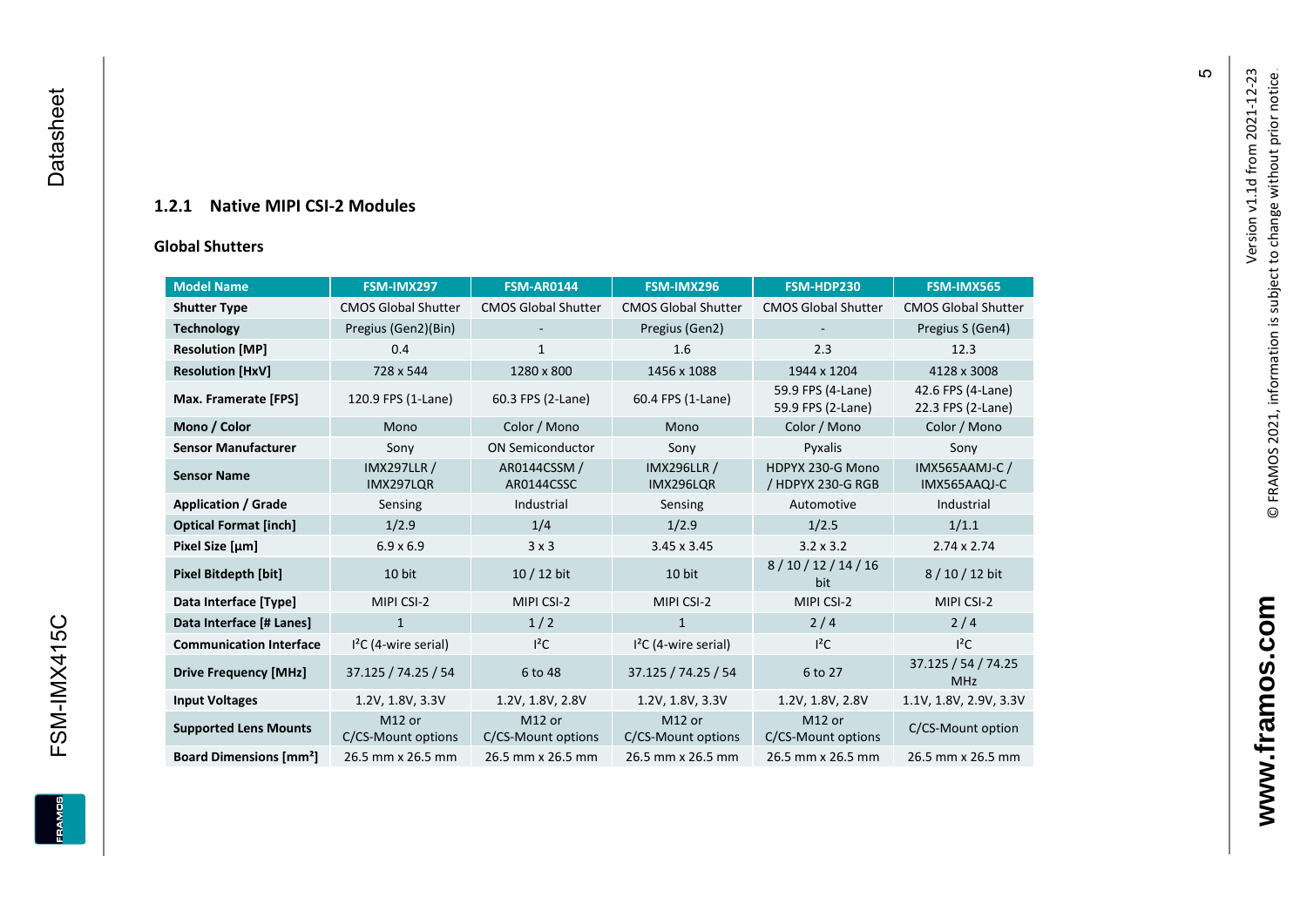#### **Rolling Shutters (Part 1/ 3 ) – up to 5 MP**

| <b>Model Name</b>                        | FSM-IMX327                         | FSM-IMX290                          | FSM-IMX462                                     | FSM-IMX464                         | FSM-IMX335                         | <b>FSM-AR0521</b>                  |
|------------------------------------------|------------------------------------|-------------------------------------|------------------------------------------------|------------------------------------|------------------------------------|------------------------------------|
| <b>Shutter Type</b>                      | <b>CMOS Rolling</b><br>Shutter     | <b>CMOS Rolling</b><br>Shutter      | <b>CMOS Rolling</b><br>Shutter                 | <b>CMOS Rolling</b><br>Shutter     | <b>CMOS Rolling</b><br>Shutter     | <b>CMOS Rolling</b><br>Shutter     |
| <b>Technology</b>                        | Starvis + NIR                      | Starvis + NIR                       | <b>Starvis</b>                                 | Starvis + NIR                      | <b>Starvis</b>                     |                                    |
| <b>Resolution [MP]</b>                   | 2.1                                | 2.1                                 | 2.1                                            | 4.2                                | 5                                  | 5                                  |
| <b>Resolution [HxV]</b>                  | 1920 x 1080                        | 1920 x 1080                         | 1920 x 1080                                    | 2712 x 1538                        | 2616 x 1964                        | 2592 x 1944                        |
| Max. Framerate [FPS]                     | 60 FPS (4-Lane)<br>60 FPS (2-Lane) | 120 FPS (4-Lane)<br>60 FPS (2-Lane) | 120 FPS (4-Lane)<br>60 FPS (2-Lane)            | 90 FPS (4-Lane)<br>30 FPS (2-Lane) | 60 FPS (4-Lane)<br>30 FPS (2-Lane) | 69 FPS (4-Lane)<br>34 FPS (2-Lane) |
| Mono / Color                             | Color                              | Color                               | Mono                                           | Color / Mono                       | Color / Mono                       | Color / Mono                       |
| <b>Sensor Manufacturer</b>               | Sony                               | Sony                                | Sony                                           | Sony                               | Sony                               | <b>ON Semiconductor</b>            |
| <b>Sensor Name</b>                       | <b>IMX327LOR1</b><br>IMX462LOR-C   |                                     | <b>IMX290LLR /</b><br>IMX464LQR-C<br>IMX290LQR |                                    | <b>IMX335LLN /</b><br>IMX335LQN    | AR0521SR2M /<br>AR0521SR2C         |
| <b>Application / Grade</b>               | Security                           | Security                            | Security                                       | Security                           | Security                           |                                    |
| <b>Optical Format [inch]</b>             | 1/2.8                              | 1/2.8                               | 1/2.8                                          | 1/1.8                              | 1/2.8                              | 1/2.5                              |
| Pixel Size [µm]                          | $2.9 \times 2.9$                   | $2.9 \times 2.9$                    | $2.9 \times 2.9$                               | $2.9 \times 2.9$                   | $2 \times 2$                       | $2.2 \times 2.2$                   |
| <b>Pixel Bitdepth [bit]</b>              | 10 / 12 bit                        | 10 / 12 bit                         | 10 / 12 bit                                    | 10 / 12 bit                        | 10 / 12 bit                        | 8/10/12 bit                        |
| Data Interface [Type]                    | MIPI CSI-2                         | MIPI CSI-2                          | MIPI CSI-2                                     | MIPI CSI-2                         | MIPI CSI-2                         | MIPI CSI-2                         |
| Data Interface [# Lanes]                 | 2/4                                | 2/4                                 | 2/4                                            | 2/4                                | 2/4                                | 2/4                                |
| <b>Communication Interface</b>           | $I2C$ (4-wire serial)              | $l^2C$                              | $I2C$ (4-wire serial)                          | $I^2C$                             | $l^2C$                             | $l^2C$                             |
| <b>Drive Frequency [MHz]</b>             | 37.125 / 74.25                     | 37.125 / 74.25                      | 37.125 / 74.25                                 | 6 to 27 / 37.125 /<br>74.25        | $6 - 27 / 37.125 /$<br>74.25       | 10 to 48                           |
| <b>Input Voltages</b>                    | 1.2V, 1.8V, 2.9V                   | 1.2V, 1.8V, 2.9V                    | 1.2V, 1.8V, 2.9V                               | 1.2V, 1.8V, 2.9V                   | 1.2V, 1.8V, 2.9V                   | 1.2V, 1.8V, 2.7V                   |
| <b>Supported Lens Mounts</b>             | M12 or C/CS-Mount<br>options       | M12 or C/CS-Mount<br>options        | M12 or C/CS-Mount<br>options                   | M12 or C/CS-Mount<br>options       | M12 or C/CS-Mount<br>options       | M12 or C/CS-Mount<br>options       |
| <b>Board Dimensions [mm<sup>2</sup>]</b> | $26.5 \times 26.5$                 | $26.5 \times 26.5$                  | 26.5 x 26.5                                    | $26.5 \times 26.5$                 | 26.5 x 26.5                        | 26.5 x 26.5                        |

 $\pmb{\circ}$ 

**www.framos.com**

www.framos.com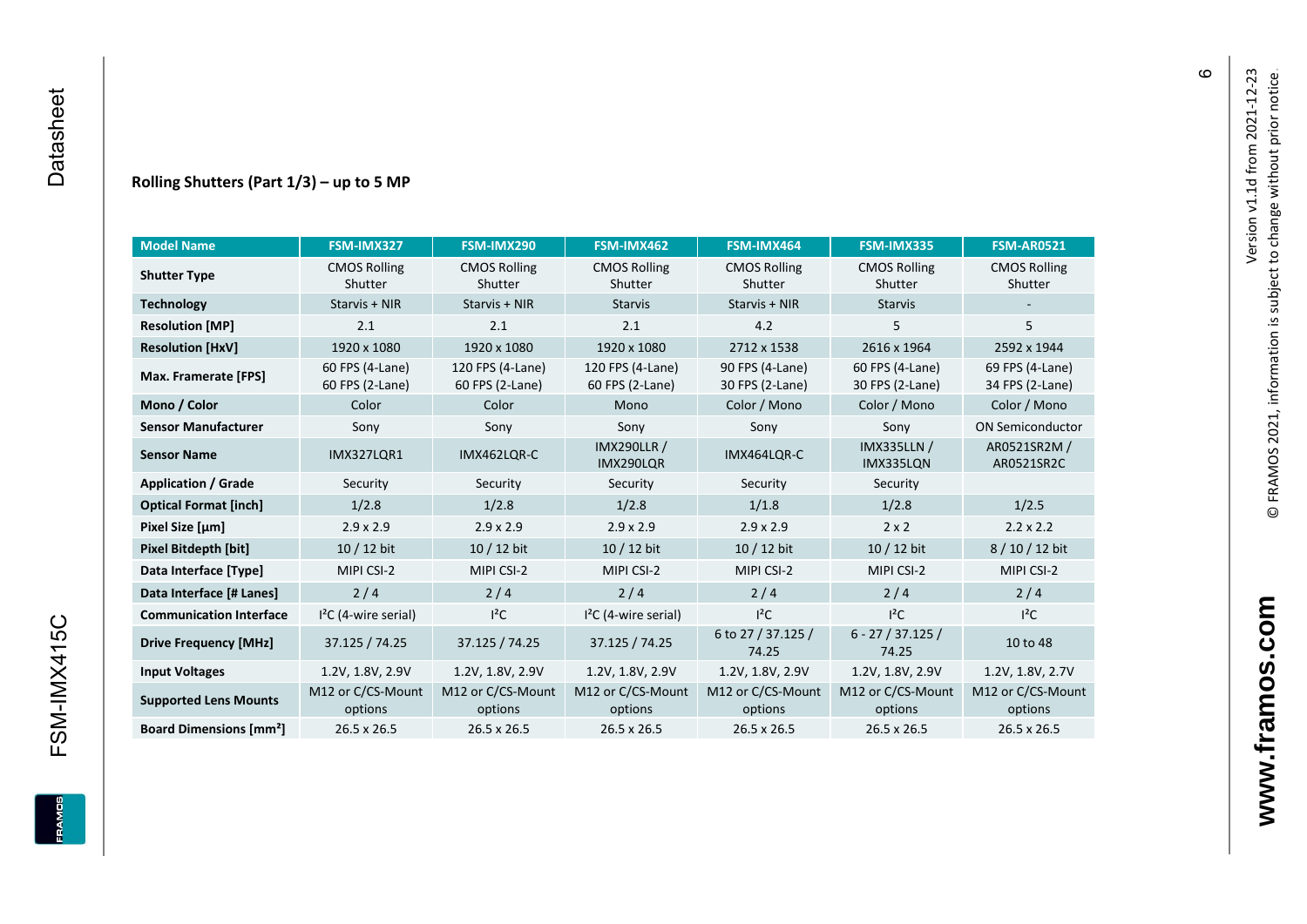#### **Rolling Shutters (Part 2/ 3 ) – 8 MP**

| <b>Model Name</b>                        | FSM-IMX334                      | FSM-IMX485                         | <b>FSM-IMX585</b>                    | FSM-IMX678                         | FSM-IMX415                         | <b>FSM-IMX715</b>                  |
|------------------------------------------|---------------------------------|------------------------------------|--------------------------------------|------------------------------------|------------------------------------|------------------------------------|
| <b>Shutter Type</b>                      | <b>CMOS Rolling</b>             | <b>CMOS Rolling</b>                | <b>CMOS Rolling</b>                  | <b>CMOS Rolling</b>                | <b>CMOS Rolling</b>                | <b>CMOS Rolling</b>                |
|                                          | Shutter                         | Shutter                            | Shutter                              | Shutter                            | Shutter                            | Shutter                            |
| <b>Technology</b>                        | <b>Starvis</b>                  | Starvis + NIR                      | Starvis2                             | Starvis2                           | Starvis + NIR                      | Starvis + NIR                      |
| <b>Resolution [MP]</b>                   | 8.3                             | 8.3                                | 8.3                                  | 8.3                                | 8.4                                | 8.4                                |
| <b>Resolution [HxV]</b>                  | 3864 x 2180                     | 3864 x 2180                        | 3856 x 2180                          | 3856 x 2180                        | 3864 x 2192                        | 3864 x 2192                        |
| Max. Framerate [FPS]                     | 60 FPS (4-Lane)                 | 72 FPS (4-Lane)<br>38 FPS (2-Lane) | 90.1 FPS (4-Lane)<br>30 FPS (2-Lane) | 72 FPS (4-Lane)<br>30 FPS (2-Lane) | 90 FPS (4-Lane)<br>44 FPS (2-Lane) | 90 FPS (4-Lane)<br>44 FPS (2-Lane) |
| Mono / Color                             | Color / Mono                    | Color                              | Color                                | Color / Mono                       | Color                              | Color                              |
| <b>Sensor Manufacturer</b>               | Sony                            | Sony                               | Sony                                 | Sony                               | Sony                               | Sony                               |
| <b>Sensor Name</b>                       | <b>IMX334LLR /</b><br>IMX334LQR | IMX485LQJ                          | IMX585AAQJ1-C                        | IMX678AAQR1                        | IMX415-AAQR                        | IMX715AAQR1                        |
| <b>Application / Grade</b>               | Security                        | Security                           | Security                             | Security                           | Security                           | Security                           |
| <b>Optical Format [inch]</b>             | 1/1.8                           | 1/1.2                              | 1/1.2<br>1/1.8                       |                                    | 1/2.8                              | 1/2.8                              |
| Pixel Size [µm]                          | $2 \times 2$                    | $2.9 \times 2.9$                   | $2.9 \times 2.9$                     | $2 \times 2$                       | $1.45 \times 1.45$                 | $1.45 \times 1.45$                 |
| <b>Pixel Bitdepth [bit]</b>              | $10/12$ bit                     | 10 / 12 bit                        | 10 / 12 bit                          | 10 / 12 bit                        | $10/12$ bit                        | $10/12$ bit                        |
| Data Interface [Type]                    | MIPI CSI-2                      | MIPI CSI-2                         | MIPI CSI-2                           | MIPI CSI-2                         | MIPI CSI-2                         | MIPI CSI-2                         |
| Data Interface [# Lanes]                 | $\overline{4}$                  | 2/4                                | 2/4                                  | 2/4                                | 2/4                                | 2/4                                |
| <b>Communication Interface</b>           | $I^2C$                          | $I^2C$                             | $I^2C$                               | $I^2C$                             | $I^2C$                             | $I^2C$                             |
| <b>Drive Frequency [MHz]</b>             | $6 - 27 / 37.125 /$<br>74.25    | 6 to 27 / 37.125 /<br>74.25        | 6 to 27 / 37.125 /<br>72/74.25       | $6 - 27 / 37.125 /$<br>74.25       | 24 / 27 / 37.125 /<br>72 / 74.25   | 24 / 27 / 37.125 /<br>72 / 74.25   |
| <b>Input Voltages</b>                    | 1.2V, 1.8V, 2.9V                | 1.2V, 1.8V, 2.9V                   | 1.1V, 1.8V, 3.3V                     | 1.1V, 1.8V, 3.3V                   | 1.1V, 1.8V, 2.9V                   | 1.1V, 1.8V, 2.9V                   |
| <b>Supported Lens Mounts</b>             | M12 or C/CS-<br>Mount options   | C/CS-Mount option                  | C/CS-Mount option                    | M12 or C/CS-<br>Mount options      | M12 or C/CS-<br>Mount options      | M12 or C/CS-<br>Mount options      |
| <b>Board Dimensions [mm<sup>2</sup>]</b> | 26.5 x 26.5                     | 26.5 x 26.5                        | 26.5 x 26.5                          | 26.5 x 26.5                        | 26.5 x 26.5                        | 26.5 x 26.5                        |

 $\overline{r}$ 

FSM-IMX415C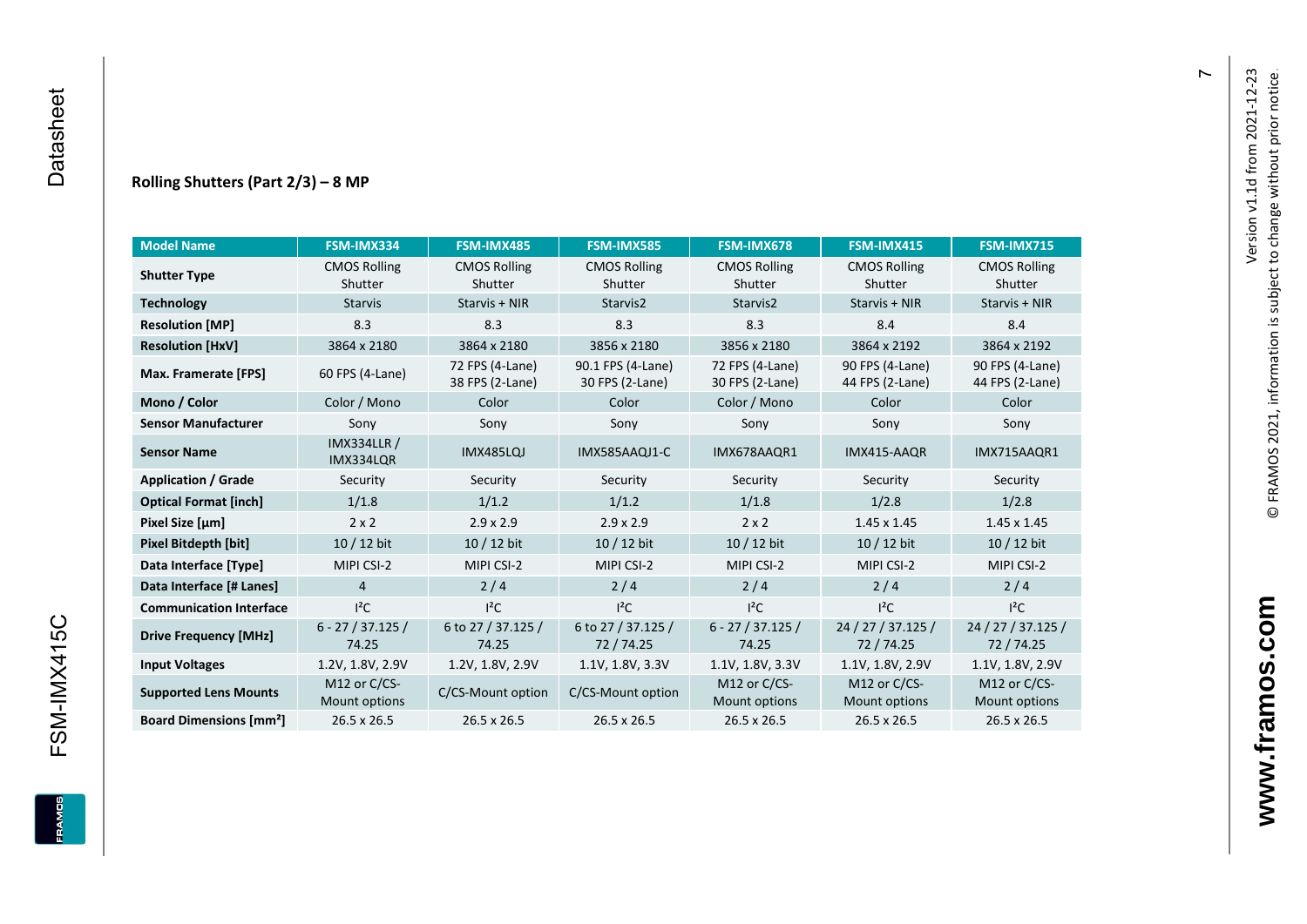| <b>Model Name</b>                        | FSM-IMX412                               | FSM-IMX577                               | FSM-IMX477                               | <b>FSM-AR1335</b>                    | FSM-IMX283                  |
|------------------------------------------|------------------------------------------|------------------------------------------|------------------------------------------|--------------------------------------|-----------------------------|
| <b>Shutter Type</b>                      | <b>CMOS Rolling Shutter</b>              | <b>CMOS Rolling Shutter</b>              | <b>CMOS Rolling Shutter</b>              | <b>CMOS Rolling Shutter</b>          | <b>CMOS Rolling Shutter</b> |
| <b>Technology</b>                        | <b>Starvis</b><br><b>Starvis</b>         |                                          | <b>Starvis</b>                           |                                      | <b>Starvis</b>              |
| <b>Resolution [MP]</b>                   | 12.3                                     | 12.3                                     | 12.3                                     | 13.1                                 | 20.2                        |
| <b>Resolution [HxV]</b>                  | 4056 x 3040                              | 4056 x 3040                              | 4056 x 3040                              | 4208 x 3120                          | 5496 x 3694                 |
| Max. Framerate [FPS]                     | 59.9 FPS (4-Lane)<br>30 FPS (2-Lane)     | 59.9 FPS (4-Lane)<br>30 FPS (2-Lane)     | 59.9 FPS (4-Lane)<br>30 FPS (2-Lane)     | 27.2 FPS (4-Lane)<br>13 FPS (2-Lane) | 24.7 FPS (4-Lane)           |
| Mono / Color                             | Color                                    | Color                                    | Color                                    | Color                                | Color                       |
| <b>Sensor Manufacturer</b>               | Sony                                     | Sony                                     | Sony                                     | <b>ON Semiconductor</b>              | Sony                        |
| <b>Sensor Name</b>                       | IMX412-AACK                              | IMX477-AAPK                              | IMX577-AACK                              | AR1335CSSM /<br>AR1335CSSC           | <b>IMX283CQJ</b>            |
| <b>Application / Grade</b>               | Security                                 | Security                                 | Security                                 | Industrial                           | Audio/Video                 |
| <b>Optical Format [inch]</b>             | 1/2.3                                    | 1/2.3                                    | 1/2.3                                    | 1/3.2                                | $\mathbf{1}$                |
| Pixel Size [µm]                          | $1.55 \times 1.55$                       | $1.55 \times 1.55$                       | $1.55 \times 1.55$                       | $1.1 \times 1.1$                     | $2.4 \times 2.4$            |
| Pixel Bitdepth [bit]                     | $10/12$ bit                              | 8/10/12 bit                              | 8 / 10 / 12 bit                          | 8 / 10 bit                           | 10 / 12 bit                 |
| Data Interface [Type]                    | MIPI CSI-2                               | MIPI CSI-2                               | MIPI CSI-2                               | MIPI CSI-2                           | MIPI CSI-2                  |
| Data Interface [# Lanes]                 | 2/4                                      | 2/4                                      | 2/4                                      | 2/4                                  | $\overline{4}$              |
| <b>Communication Interface</b>           | $I2C$ (CCI)                              | $I2C$ (CCI)                              | $I2C$ (CCI)                              | $l^2C$                               | $l^2C$                      |
| <b>Drive Frequency [MHz]</b>             | 6/12/18/27                               | 6 to 27                                  | 6 to 27                                  | 6 to 48                              | 6 to 27                     |
| <b>Input Voltages</b>                    | 1.05V, 1.8V, 2.75V                       | 1.05V, 1.8V, 2.8V                        | 1.05V, 1.8V, 2.8V                        | 1.2V, 1.8V, 2.7V                     | 1.2V, 1.8V, 2.9V            |
| <b>Supported Lens Mounts</b>             | M <sub>12</sub> or<br>C/CS-Mount options | M <sub>12</sub> or<br>C/CS-Mount options | M <sub>12</sub> or<br>C/CS-Mount options | M12 or<br>C/CS-Mount options         | C/CS-Mount option           |
| <b>Board Dimensions [mm<sup>2</sup>]</b> | 26.5 x 26.5                              | 26.5 x 26.5                              | 26.5 x 26.5                              | 26.5 x 26.5                          | 26.5 x 26.5                 |

FSM-IMX415C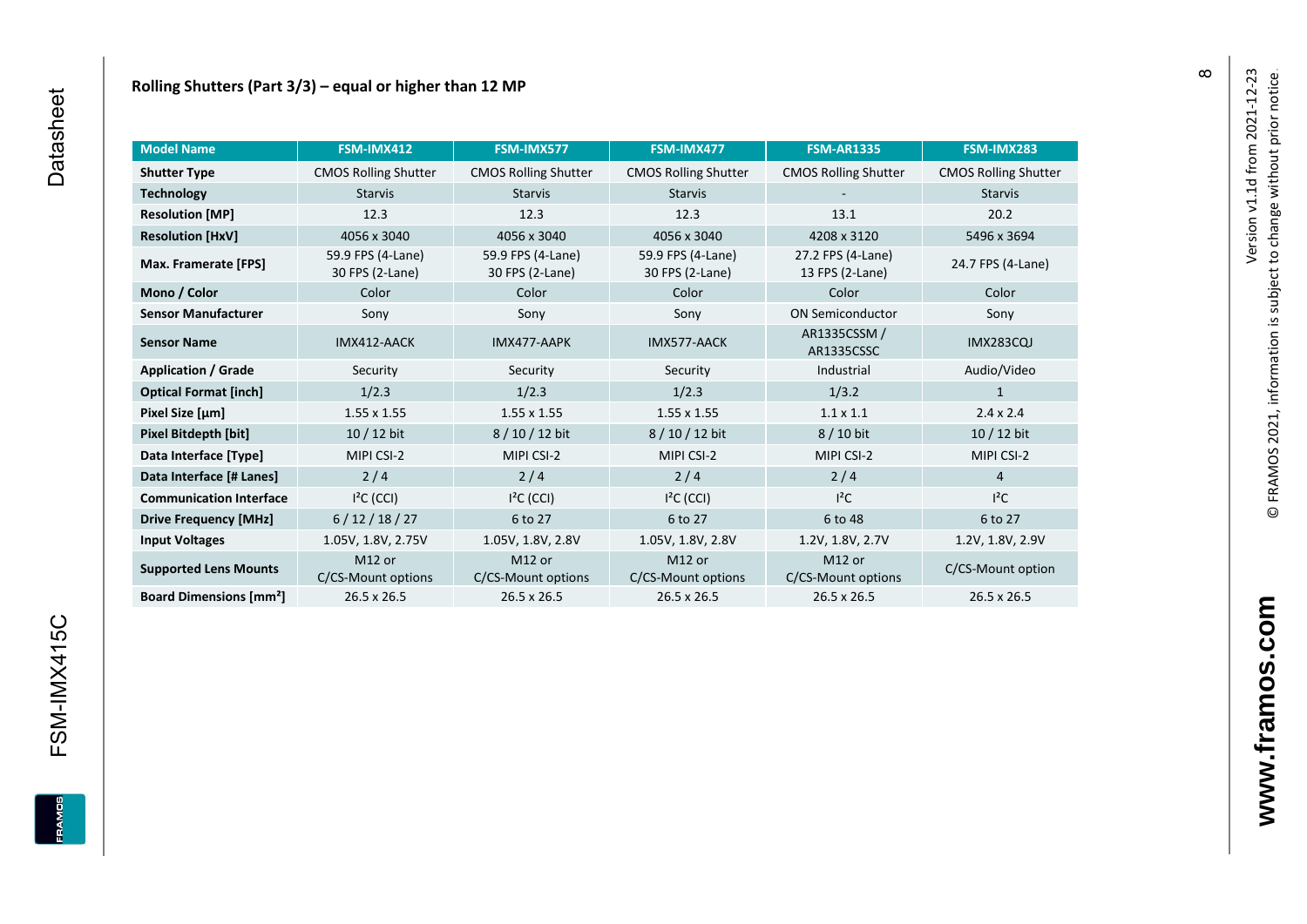### **[1.2.2](#page-0-7) Sub -LVDS, SLVS and SLVS -EC Modules**

| <b>Model Name</b>                        | FSM-IMX264                 | FSM-IMX304                 | FSM-IMX530                                            |
|------------------------------------------|----------------------------|----------------------------|-------------------------------------------------------|
| <b>Shutter Type</b>                      | <b>CMOS Global Shutter</b> | <b>CMOS Global Shutter</b> | <b>CMOS Global Shutter</b>                            |
| <b>Technology</b>                        | Pregius (Gen2)             | Pregius (Gen2)             | Pregius S (Gen4)                                      |
| <b>Resolution [MP]</b>                   | 5.1                        | 12.4                       | 24.5                                                  |
| <b>Resolution [HxV]</b>                  | 2464 x 2056                | 4112 x 3008                | 5328 x 4608                                           |
| Max. Framerate [FPS]                     | CSI-2: 35.7 FPS (4-Lane)   | CSI-2: 23.4 FPS (4-Lane)   | SLVS-EC: 106.9 FPS (8-Lane)<br>CSI-2: 30 FPS (4-Lane) |
| Mono / Color                             | Color / Mono               | Color / Mono               | Color / Mono                                          |
| <b>Sensor Manufacturer</b>               | Sony                       | Sony                       | Sony                                                  |
| <b>Sensor Name</b>                       | IMX264LLR / IMX264LQR      | IMX304LLR / IMX304LQR      | IMX530-AAMJ / IMX530-AAQJ                             |
| <b>Application / Grade</b>               | Industrial                 | Industrial                 | Industrial                                            |
| <b>Optical Format [inch]</b>             | 2/3                        | 1.1                        | 1.2                                                   |
| Pixel Size [µm]                          | $3.45 \times 3.45$         | $3.45 \times 3.45$         | $2.74 \times 2.74$                                    |
| Pixel Bitdepth [bit]                     | 12 bit                     | 12 bit                     | 8/10/12 bit                                           |
| Data Interface [Type]                    | SubLVDS                    | SubLVDS                    | SLVS, SLVS-EC                                         |
| Data Interface [# Lanes]                 | $\overline{4}$             | 4/8                        | 1/2/4/8                                               |
| <b>Communication Interface</b>           | $I2C$ (4-wire serial)      | $I2C$ (4-wire serial)      | $I2C$ (4-wire serial)                                 |
| <b>Drive Frequency [MHz]</b>             | 37.125 / 54 / 74.25        | 37.125 / 54 / 74.25        | 37.125 / 54 / 74.25                                   |
| <b>Input Voltages</b>                    | 1.2V, 1.8V, 3.3V           | 1.2V, 1.8V, 3.3V           | 1.1V, 1.8V, 2.9V, 3.3V                                |
| <b>Supported Lens Mounts</b>             | C/CS-Mount option          | C/CS-Mount option          | C/CS-Mount option                                     |
| <b>Board Dimensions [mm<sup>2</sup>]</b> | 28 x 28                    | 28 x 28                    | 28 x 28                                               |

თ

<span id="page-10-0"></span>FSM-IMX415C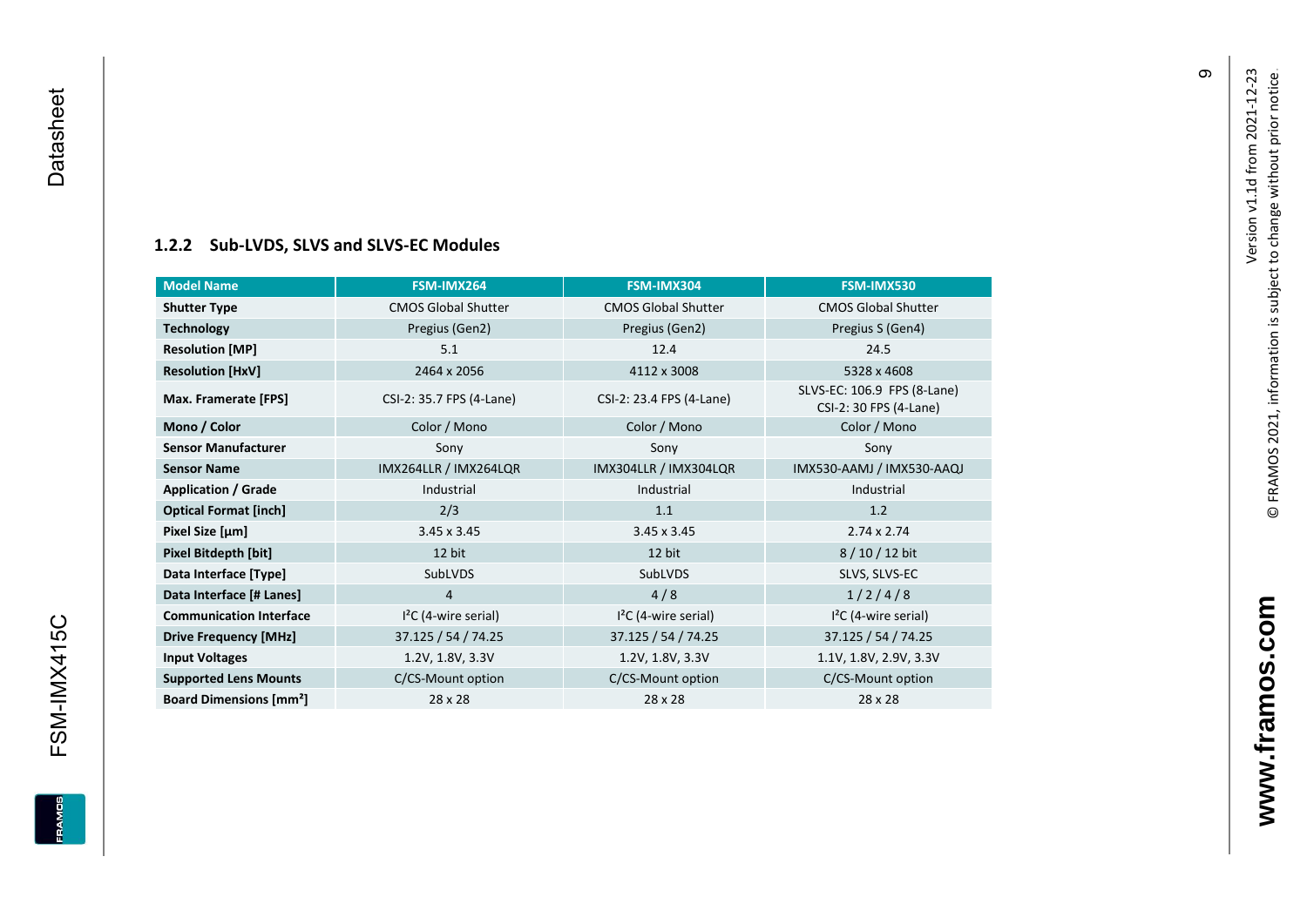# <span id="page-11-0"></span>**2 Software Package and Drivers**

As FRAMOS we know that the getting started with a new technology is the biggest challenge. The idea behind the Software Package is to enable embedded software engineers to get quickly to a streaming system and provide at the same time all tools that are needed to extend and adapt it according the individual needs of the application.

#### **What the software package and driver are:**

- A reference for a custom sensor implementation
- Demonstrating how to use the required interfaces
- Demonstrating how to communicate with the image sensor
- Demonstrating how to generaly initialize and configure the image sensor
- Provide initial image streaming output to the user space
- Demonstrating how to run basic image processing on pixel data

#### **Supported Processor Platforms**

The table below shows which platforms are supported by the standard driver package, and how many FSMs can at maximum be operated in parallel.

| <b>Sensor Module</b> | <b>NVIDIA</b><br><b>Jetson TX2</b> | <b>NVIDIA</b><br><b>AGX Xavier</b> | <b>NVIDIA</b><br><b>Jetson Nano,</b><br><b>TX2 NX, Xavier</b><br><b>NX</b> | <b>DragonBoard</b><br>410c | 96Boards<br><b>Consumer</b><br><b>Edition</b> | <b>Xilinx</b><br><b>Development</b><br><b>Boards</b> |  |
|----------------------|------------------------------------|------------------------------------|----------------------------------------------------------------------------|----------------------------|-----------------------------------------------|------------------------------------------------------|--|
| <b>FSM-AR0144</b>    | 4                                  |                                    | $\overline{2}$                                                             |                            |                                               |                                                      |  |
| <b>FSM-AR0521</b>    | $\overline{4}$                     |                                    | $\overline{2}$                                                             | $\overline{2}$             |                                               |                                                      |  |
| <b>FSM-AR1335</b>    | 4                                  |                                    | $\overline{2}$                                                             |                            |                                               |                                                      |  |
| FSM-HDP230           | $\overline{4}$                     | $\overline{4}$                     | $\overline{2}$                                                             |                            |                                               |                                                      |  |
| FSM-IMX264           | $\overline{2}$                     | $\overline{4}$                     | $\overline{\phantom{a}}$                                                   |                            |                                               |                                                      |  |
| FSM-IMX283           | $\overline{2}$                     | $\overline{4}$                     | $\overline{\phantom{a}}$                                                   |                            |                                               |                                                      |  |
| FSM-IMX290           | 4                                  |                                    | $\overline{2}$                                                             | $\overline{2}$             |                                               |                                                      |  |
| FSM-IMX296           | 4                                  |                                    | $\overline{2}$                                                             | $\overline{2}$             |                                               |                                                      |  |
| FSM-IMX297           | 4                                  |                                    | $\overline{2}$                                                             |                            |                                               |                                                      |  |
| FSM-IMX304           | $\overline{2}$                     | $\overline{4}$                     | $\overline{\phantom{a}}$                                                   |                            |                                               |                                                      |  |
| FSM-IMX327           | 4                                  |                                    | $\overline{2}$                                                             | $\overline{2}$             | HW only, driver development                   |                                                      |  |
| FSM-IMX334           | $\overline{2}$                     | $\overline{4}$                     | $\overline{\phantom{a}}$                                                   |                            |                                               |                                                      |  |
| FSM-IMX335           | 4                                  |                                    | $\overline{2}$                                                             |                            | on project basis.                             |                                                      |  |
| FSM-IMX412           | $\overline{4}$                     |                                    | $\overline{2}$                                                             | $\overline{2}$             |                                               |                                                      |  |
| FSM-IMX415           | 4                                  |                                    | $\overline{2}$                                                             |                            |                                               |                                                      |  |
| FSM-IMX462           | $\overline{\mathbf{4}}$            |                                    | $\overline{2}$                                                             |                            |                                               |                                                      |  |
| FSM-IMX464           | $\overline{4}$                     |                                    | $\overline{2}$                                                             |                            |                                               |                                                      |  |
| FSM-IMX477           | $\overline{4}$                     |                                    | $\overline{2}$                                                             |                            |                                               |                                                      |  |
| FSM-IMX485           | $\overline{4}$                     |                                    | $\overline{2}$                                                             |                            |                                               |                                                      |  |
| FSM-IMX565           | $\overline{4}$                     |                                    | $\overline{2}$                                                             |                            |                                               |                                                      |  |
| FSM-IMX577           | $\overline{4}$                     |                                    | $\overline{2}$                                                             |                            |                                               |                                                      |  |
| FSM-IMX585           | $\overline{4}$                     |                                    | $\overline{2}$                                                             |                            |                                               |                                                      |  |
| FSM-IMX678           | 4                                  |                                    | $\overline{2}$                                                             |                            |                                               |                                                      |  |
| FSM-IMX715           | $\overline{4}$                     |                                    | $\overline{2}$                                                             |                            |                                               |                                                      |  |
| FSM-IMX530           | $\overline{2}$                     | $\overline{4}$                     |                                                                            |                            |                                               | 1 <sup>1</sup>                                       |  |

*Table 1: Ecosystem Software Package - Supported number of FSMs per processing board*

<sup>1</sup> SLVS-EC based FPGA reference implementation as part of the SLVS-EC RX IP Core offering.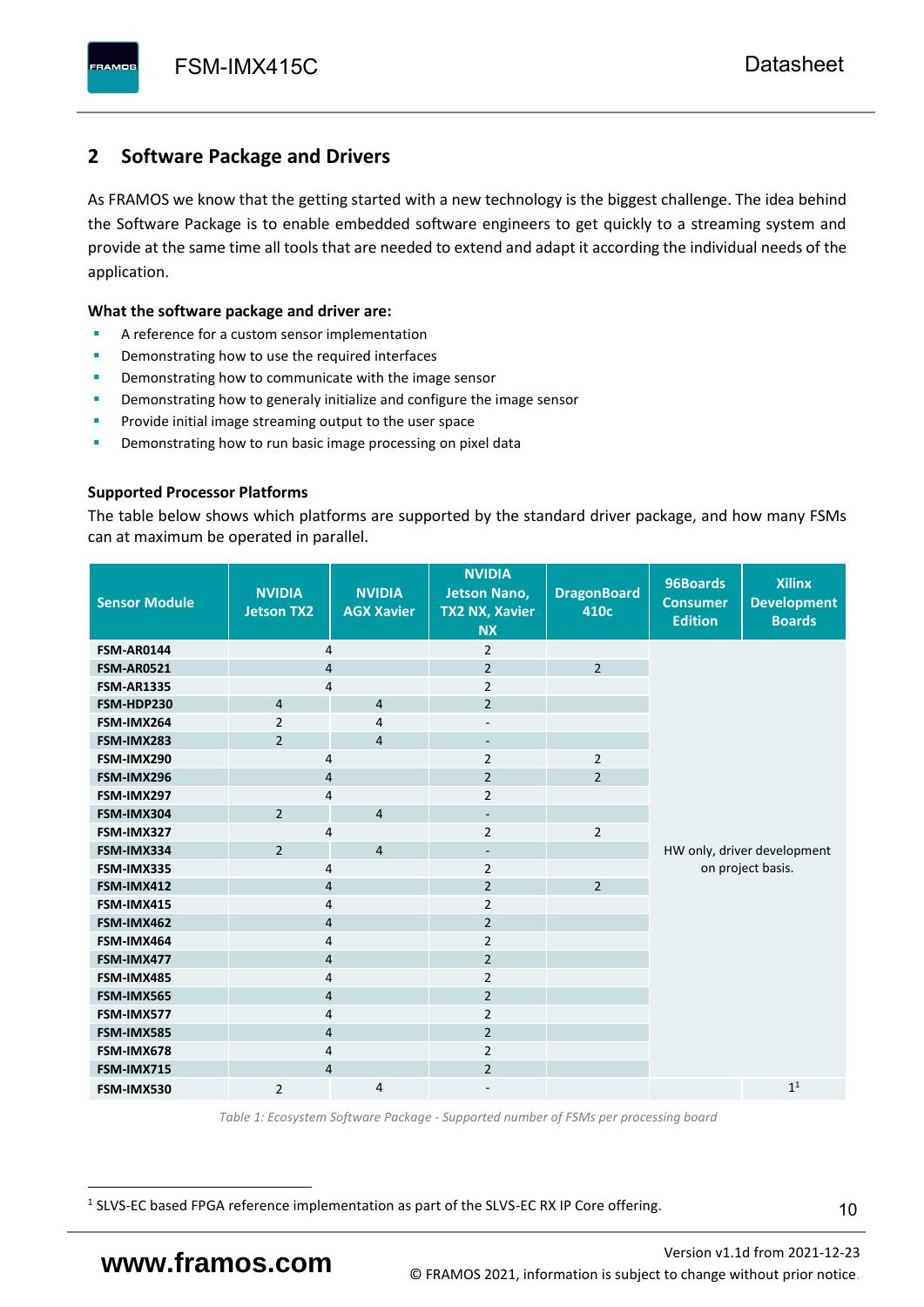### <span id="page-12-0"></span>**2.1 Reference Software: NVIDIA Jetson Family**

The software package provided with the Development Kits of the FRAMOS Sensor Module Ecosystem provided for NVIDIA Jetson platforms provides a reference implementation of sensor and device drivers for MIPI CSI-2. It contains a minimum feature set demonstrating how to utilize the platform specific data interface and communication implementation, as well as the initialization of the image sensor and implementation of basic features.

#### **Package Content:**

- Platform and device drivers with Linux for Tegra Support
- V4L2 based subdevice drivers (low-level C API)
- Streamlined V4L2 library (LibSV) providing generic C/C++ API
- Display Examples:
	- OpenCV (Software)
	- LibArgus (Hardware)

#### **Supported Devices:**

- **NVIDIA Jetson Nano Developer Kit (B01)**
- **NVIDIA Jetson TX2 Developer Kit**
- NVIDIA Jetson TX2 NX Developer Kit
- **NVIDIA Jetson Xavier NX Developer Kit**
- **NVIDIA Jetson AGX Xavier Developer Kit**

## <span id="page-12-1"></span>**2.1.1 Platform and Sensor Device Drivers**

The driver divides into two main parts that are configured in separate ways – the Image Modes and the General Features of the image sensor.

#### **Image Modes**

These are major attributes that have impact to the image data stream formatting. They require a static preconfiguration within the device tree (DT):

- Image / streaming resolution
- Pixel format / bit depth
- Data rate / lane configuration

Each driver provides access to  $3 - 5$  pre-built configurations, reflecting the main operation modes of the imager. Beside the full resolution, that is always available, they allow to receive image streams in common video resolutions like VGA, Full HD and UHD as they are supported or make sense by the imagers, and utilize sensor features like ROI and binning.

They act as an example for implementation and usage and are available as source. Due to the size limitation of the device tree, it is not possible to integrate an extensive set of options.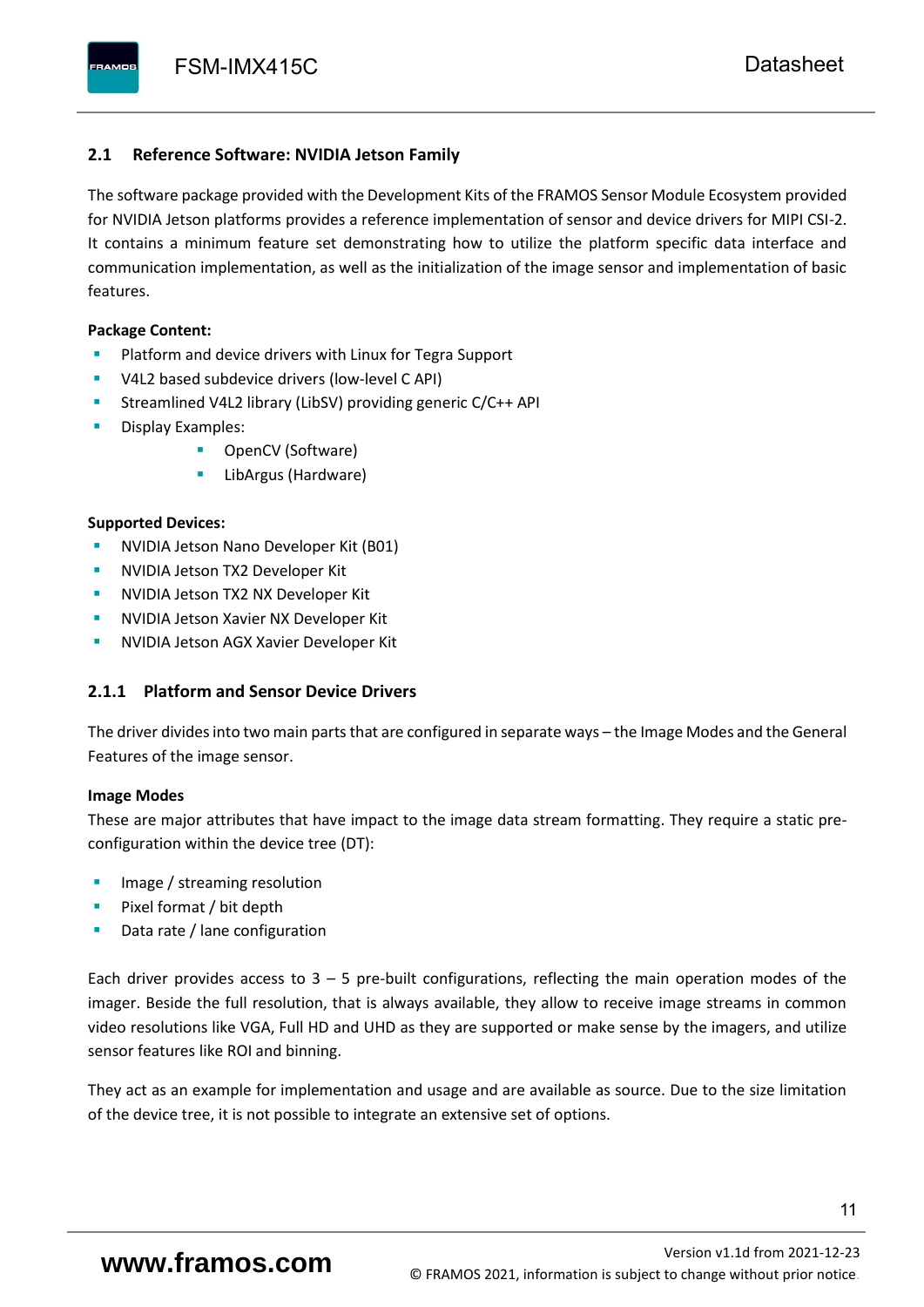#### **General Features**

These are attributes of the image sensor that do not manipulate the data stream formatting. The drivers provided with the Software Pack integrate the sensor features as shown in the table below.

| <b>Pre-Implemented</b><br><b>Features per</b><br><b>Model</b> | Gain (Analog / Digital) | <b>Frame Rate</b> | <b>Exposure Time</b> | Flip / Mirror | <b>IS Mode (Master / Slave)</b> | Sensor Mode ID | <b>Test Pattern Output</b> | <b>Black Level</b> | <b>HDR Output</b> | <b>Broadcast</b> | Data Rate | <b>Synchronizing Master</b> |                           |
|---------------------------------------------------------------|-------------------------|-------------------|----------------------|---------------|---------------------------------|----------------|----------------------------|--------------------|-------------------|------------------|-----------|-----------------------------|---------------------------|
| <b>FSM-AR0144</b>                                             |                         |                   |                      |               |                                 |                |                            |                    |                   |                  |           |                             |                           |
| <b>FSM-AR0521</b>                                             |                         |                   |                      |               |                                 |                |                            |                    |                   |                  |           |                             |                           |
| <b>FSM-AR1335</b>                                             |                         |                   |                      |               |                                 |                |                            |                    |                   |                  |           |                             |                           |
| FSM-HDP230                                                    |                         |                   |                      |               |                                 |                |                            |                    |                   |                  |           |                             |                           |
| FSM-IMX264                                                    |                         |                   |                      |               |                                 |                |                            |                    |                   |                  |           |                             |                           |
| FSM-IMX283                                                    |                         |                   |                      |               |                                 |                |                            |                    |                   |                  |           |                             |                           |
| FSM-IMX290                                                    |                         |                   |                      |               |                                 |                |                            |                    |                   |                  |           |                             |                           |
| FSM-IMX296                                                    |                         |                   |                      |               |                                 |                |                            |                    |                   |                  |           |                             |                           |
| FSM-IMX297                                                    |                         |                   |                      |               |                                 |                |                            |                    |                   |                  |           |                             |                           |
| FSM-IMX304                                                    |                         |                   |                      |               |                                 |                |                            |                    |                   |                  |           |                             |                           |
| FSM-IMX327                                                    |                         |                   |                      |               |                                 |                |                            |                    |                   |                  |           |                             |                           |
| FSM-IMX334                                                    |                         |                   |                      |               |                                 |                |                            |                    |                   |                  |           |                             |                           |
| FSM-IMX335                                                    |                         |                   |                      |               |                                 |                |                            |                    |                   |                  |           |                             |                           |
| FSM-IMX412                                                    |                         |                   |                      |               |                                 |                |                            |                    |                   |                  |           |                             |                           |
| FSM-IMX415                                                    |                         |                   |                      |               |                                 |                |                            |                    |                   |                  |           |                             |                           |
| FSM-IMX462                                                    |                         |                   |                      |               |                                 |                |                            |                    |                   |                  |           |                             | V4L (libsv) and libargus  |
| FSM-IMX464                                                    |                         |                   |                      |               |                                 |                |                            |                    |                   |                  |           |                             | V4L (libsv)               |
| FSM-IMX477                                                    |                         |                   |                      |               |                                 |                |                            |                    |                   |                  |           |                             | Not Supported/Implemented |
| FSM-IMX485                                                    |                         |                   |                      |               |                                 |                |                            |                    |                   |                  |           |                             |                           |
| FSM-IMX530                                                    |                         |                   |                      |               |                                 |                |                            |                    |                   |                  |           |                             |                           |
| FSM-IMX565                                                    |                         |                   |                      |               |                                 |                |                            |                    |                   |                  |           |                             |                           |
| FSM-IMX577                                                    |                         |                   |                      |               |                                 |                |                            |                    |                   |                  |           |                             |                           |
| FSM-IMX565                                                    |                         |                   |                      |               |                                 |                |                            |                    |                   |                  |           |                             |                           |
| FSM-IMX585                                                    |                         |                   |                      |               |                                 |                |                            |                    |                   |                  |           |                             |                           |
| FSM-IMX678                                                    |                         |                   |                      |               |                                 |                |                            |                    |                   |                  |           |                             |                           |
| FSM-IMX715                                                    |                         |                   |                      |               |                                 |                |                            |                    |                   |                  |           |                             |                           |

*Table 2: Supported sensor features on NVIDIA Jetson Family*

Further features, as they are supported by the image sensor, can be integrated into the driver sources using the image sensor datasheet.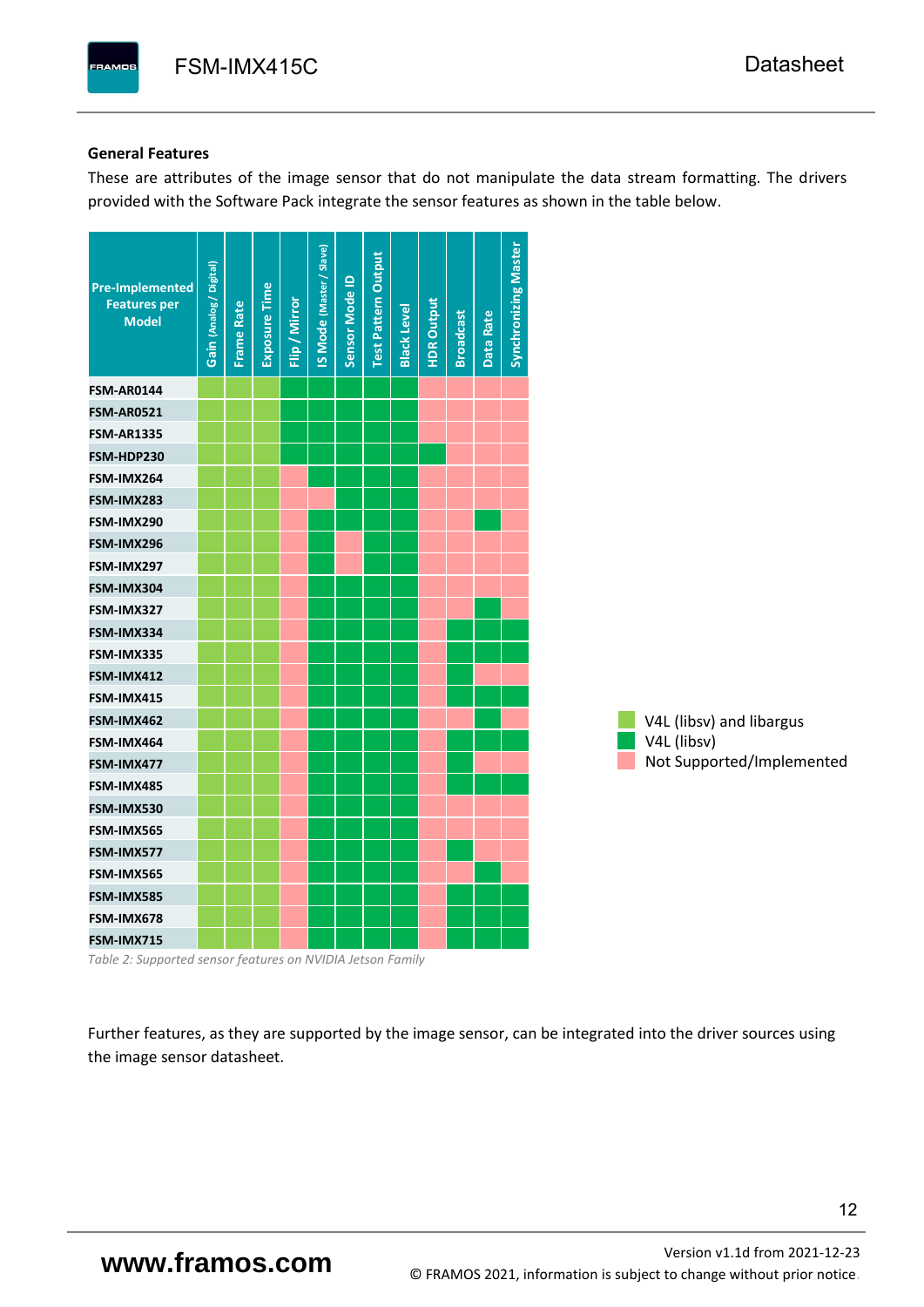# <span id="page-14-0"></span>**2.1.2 Image Pre-Processing Examples**

The provided image processing examples show the general mechanisms of data handling for an image processing using 3<sup>rd</sup>-party libraries. The OpenCV example provides data that is raw (mono) or demosaiced (color) and not further optimized for visual experience, while the LibArgus examples leverages the discrete ISP (Image Signal Processor) inside the Jetson SoC to optimize image reproduction.

# **Argus Camera Example:**

- Using hard ISP in NVIDIA Jetson SoCs, most performant option for image preprocessing
- Only applicable for color sensors (color processing can't be disabled)
- Most performant option
- Utilizing libArgus closed source library, support and tuning on individual basis through FRAMOS
- Example Implementation: Shows Demo Tuning per FSM Devkit

|                               | <b>Xavier</b><br>(AGX, NX) | Tegra X2<br>(TX2, TX2 NX) | Tegra X1<br>(TX1, Nano) |
|-------------------------------|----------------------------|---------------------------|-------------------------|
|                               | <b>Performance</b>         |                           |                         |
| Max. # of streams through ISP | 16                         | 12                        | 6                       |
| Pixel Bandwidth (max.)        | 2 Gpix/s                   | $1.4$ Gpix/s              | $1.4$ Gpix/s            |
| Image Resolution (max.)       | 64 MP                      | 24 MP                     | 24 MP                   |
| Image Width (max.)            | 6144 px                    | 6144 px                   | 6144 px                 |

*Table 3: ISP capabilities / limitations of NVIDIA Jetson Family*

The software package provided with our FSM Devkits contains a functionally and performance limited example configuration for the Jetson ISP. The configuration is sensor and lens related and demonstrates the combination of our standard kit in environments that are illuminated with fluorescent light, like in office or laboratory.

|                                                                   | <b>Supported Features in Default Configuration</b> |  |  |  |  |
|-------------------------------------------------------------------|----------------------------------------------------|--|--|--|--|
| Lens Considered (Type)                                            | Yes (Devkit Lens)                                  |  |  |  |  |
| IR Cut Filter (Type)                                              | Yes (650nm/50%)                                    |  |  |  |  |
| <b>Sensor Configuration</b>                                       | <b>Driver Default</b>                              |  |  |  |  |
| <b>Demosaic</b>                                                   | Yes <sup>2</sup>                                   |  |  |  |  |
| <b>Black Level Compensation</b>                                   | <b>Yes (Calibrated)</b>                            |  |  |  |  |
| <b>Bad Pixel Correction</b>                                       | <b>Yes (Calibrated)</b>                            |  |  |  |  |
| <b>Color Correction</b>                                           | <b>Yes (Calibrated)</b>                            |  |  |  |  |
| Auto White Balance (A, TL84, D65)                                 | Limited (Calibrated for TL84 only)                 |  |  |  |  |
| <b>Manual White Balancing</b>                                     | Limited (Not Calibrated)                           |  |  |  |  |
| Lens Shading / Falloff Correction                                 | Limited (Calibrated for Devkit lens)               |  |  |  |  |
| <b>Noise Reduction</b>                                            | Limited (Not Calibrated)                           |  |  |  |  |
| <b>Sharpening</b>                                                 | Limited (Not Calibrated)                           |  |  |  |  |
| Auto Exposure, Gain, Gamma,<br><b>Color/Tone, Contrast Tuning</b> | <b>Requires Application Specific Tuning</b>        |  |  |  |  |

*Table 4: Default tuning of NVIDIA Jetson, supplied with FSM Devkits*

13

<sup>&</sup>lt;sup>2</sup> Demosaicing is always active and can't be disabled. For monochrome sensors refer to libSV to bypass the ISP.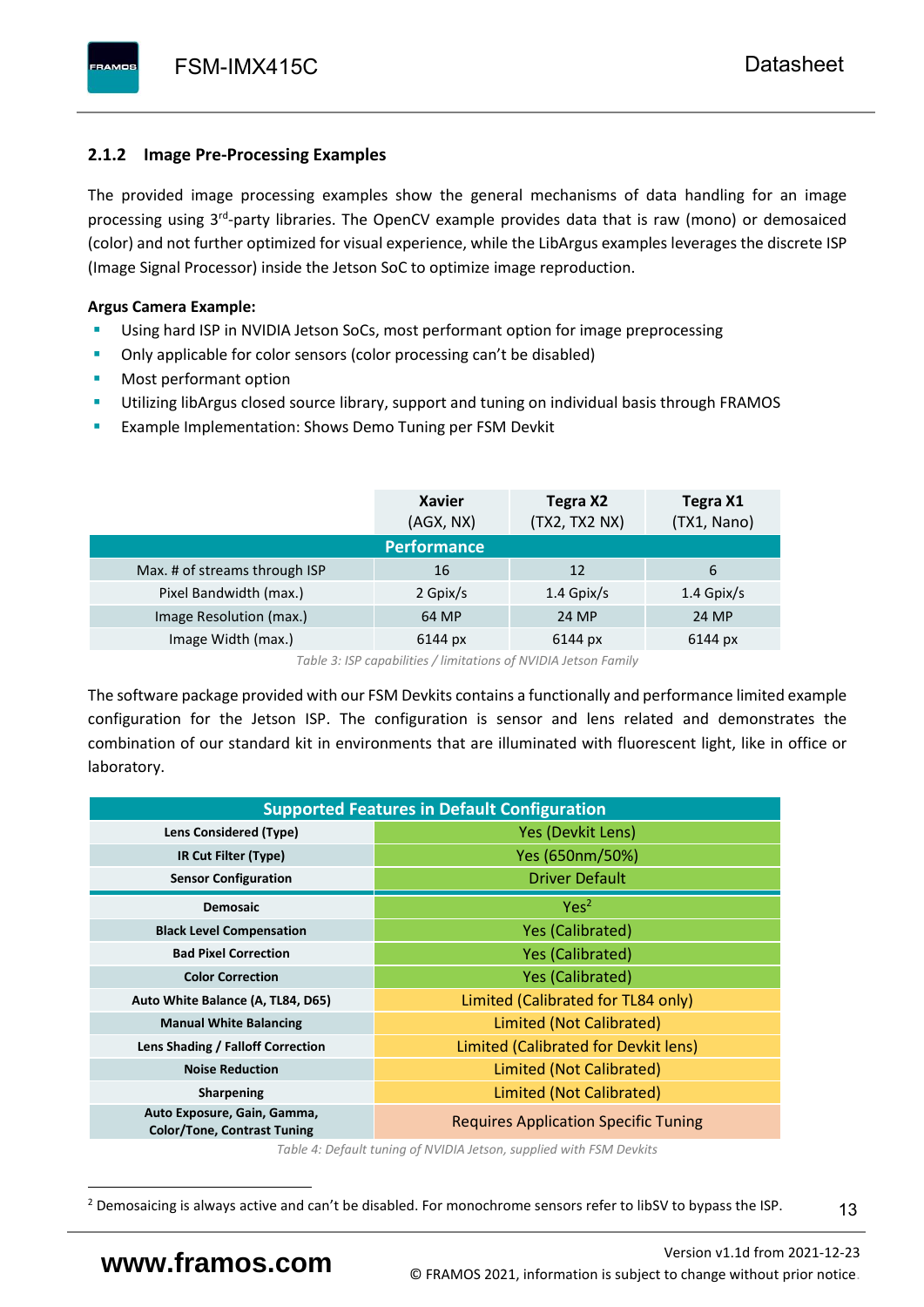To archive best performance and stable results also in variable lighting conditions, a fully featured calibration will be required. As NVIDIA camera partner, FRAMOS provides full ISP configurations for standard setups on request. Further, full custom calibration services considering lens and application specific requirements for sophisticated applications are provided on per project basis.

#### **OpenCV Example:**

- Open software library
- Easy to use and large feature set
- **•** Very resource hungry (CPU)
- Not recommended for pre-processing
- **Example Implementation: Demosaicing, Displaying**

Due to limited performance and extreme resource utilization, the image processing support utilizing the CPU will not be further enhanced.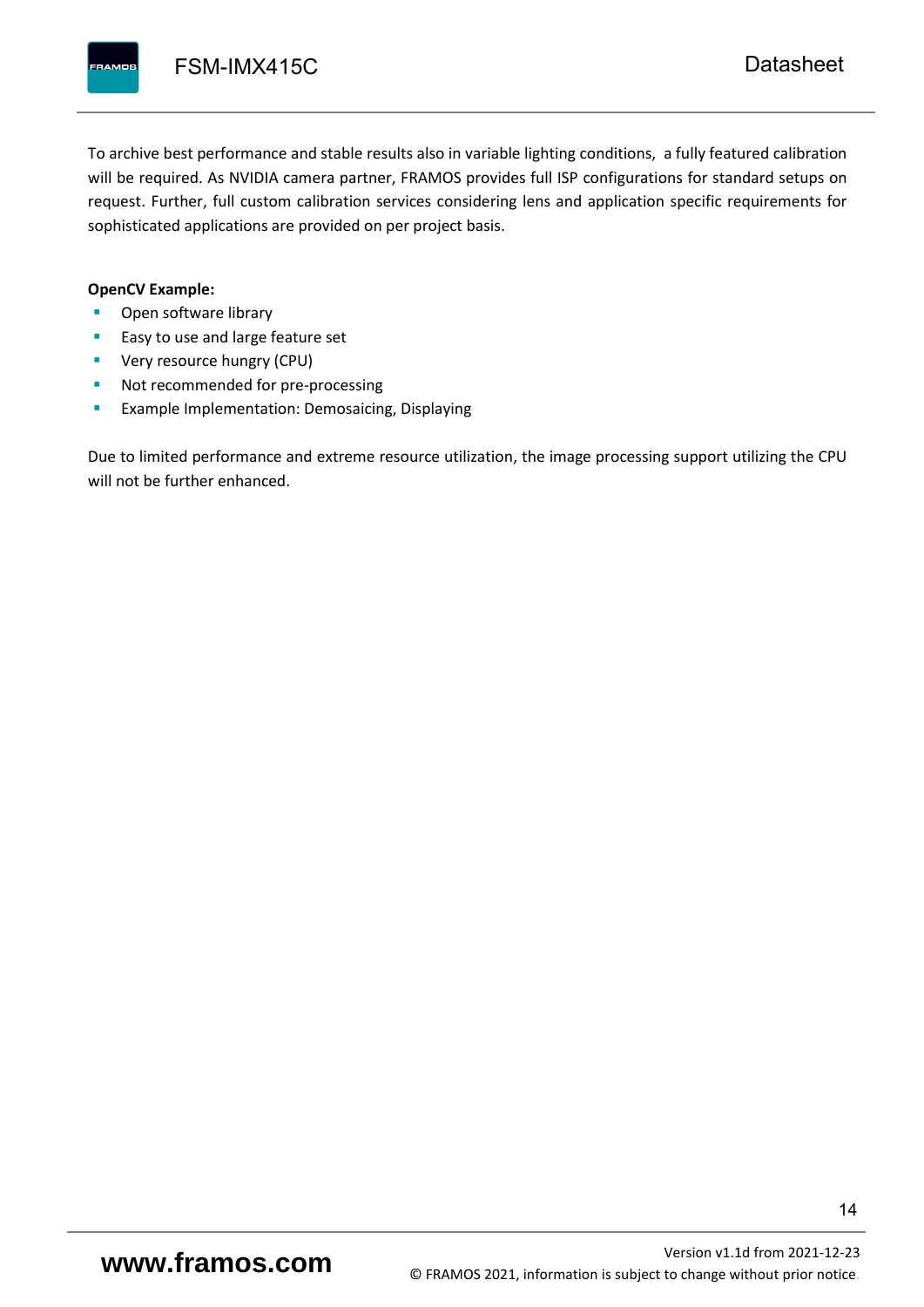# <span id="page-16-0"></span>**3 Ecosystem Compatibility Matrix**

# <span id="page-16-1"></span>**3.1 Hardware Support**

The following matrix shows the compatibility of FSMs, FSAs and FPAs to each other. The FSAs differentiate to each other by supplied voltages, power up sequence, generated clock (oscillator) and physical attributes.

| <b>Item</b> | FSM-IMX477<br>FSM-IMX577                                | FSM-IMX290<br>FSM-IMX327<br>FSM-IMX334<br>FSM-IMX335<br>FSM-IMX412 FSM-IMX462<br>FSM-IMX464<br><b>FSM-IMX485</b> | FSM-IMX296<br>FSM-IMX297                                | <b>FSM-AR0521</b><br><b>FSM-AR1335</b>                  | <b>FSM-IMX415</b>                                       | <b>FSM-IMX715 FSM-IMX283</b>               | <b>FSM-AR0144</b>                                       | FSM-HDP230                                              | <b>FSM-IMX565</b><br><b>FSM-IMX585</b><br>FSM-IMX678    |
|-------------|---------------------------------------------------------|------------------------------------------------------------------------------------------------------------------|---------------------------------------------------------|---------------------------------------------------------|---------------------------------------------------------|--------------------------------------------|---------------------------------------------------------|---------------------------------------------------------|---------------------------------------------------------|
| FSA-FT1/A   | FPA-4.A/TXA<br>FPA-A/NVN<br>FPA-2.A/96B<br>FPA-ABC/XX13 |                                                                                                                  |                                                         |                                                         |                                                         |                                            |                                                         |                                                         |                                                         |
| FSA-FT3/A   |                                                         | FPA-4.A/TXA<br>FPA-A/NVN <sup>4</sup><br>FPA-2.A/96B<br>FPA-ABC/XX13                                             |                                                         |                                                         |                                                         |                                            |                                                         |                                                         |                                                         |
| FSA-FT6/A   |                                                         |                                                                                                                  | FPA-4.A/TXA<br>FPA-A/NVN<br>FPA-2.A/96B<br>FPA-ABC/XX13 |                                                         |                                                         |                                            |                                                         |                                                         |                                                         |
| FSA-FT7/A   |                                                         |                                                                                                                  |                                                         | FPA-4.A/TXA<br>FPA-A/NVN<br>FPA-2.A/96B<br>FPA-ABC/XX13 |                                                         |                                            |                                                         |                                                         |                                                         |
| FSA-FT11/A  |                                                         |                                                                                                                  |                                                         |                                                         | FPA-4.A/TXA<br>FPA-A/NVN<br>FPA-2.A/96B<br>FPA-ABC/XX13 |                                            |                                                         |                                                         |                                                         |
| FSA-FT12/A  |                                                         |                                                                                                                  |                                                         |                                                         |                                                         | FPA-4.A/TXA<br>FPA-2.A/96B<br>FPA-ABC/XX13 |                                                         |                                                         |                                                         |
| FSA-FT13/A  |                                                         |                                                                                                                  |                                                         |                                                         |                                                         |                                            | FPA-4.A/TXA<br>FPA-A/NVN<br>FPA-2.A/96B<br>FPA-ABC/XX13 |                                                         |                                                         |
| FSA-FT19/A  |                                                         |                                                                                                                  |                                                         |                                                         |                                                         |                                            |                                                         | FPA-4.A/TXA<br>FPA-A/NVN<br>FPA-2.A/96B<br>FPA-ABC/XX13 |                                                         |
| FSA-FT26/A  |                                                         |                                                                                                                  |                                                         |                                                         |                                                         |                                            |                                                         |                                                         | FPA-4.A/TXA<br>FPA-A/NVN<br>FPA-2.A/96B<br>FPA-ABC/XX13 |

#### <span id="page-16-2"></span>**Sensor Modules with MIPI CSI-2 (D-PHY) Output**

*Table 5: Ecosystem Compatibility Matrix – Native CSI-2 (D-PHY) FSMs*

Version [v1.1d](#page-0-3) from 2021-12-23 **www.framos.com** © FRAMOS 2021, [information is subject to change without prior notice.](mailto:sales@framos.de)

<sup>&</sup>lt;sup>3</sup> Not verified, Xilinx Development Board with hard MIPI CSI-2 / D-PHY interface.

<sup>4</sup> FSM-IMX334 is not supported due to the sensor requiring 4-lanes MIPI.